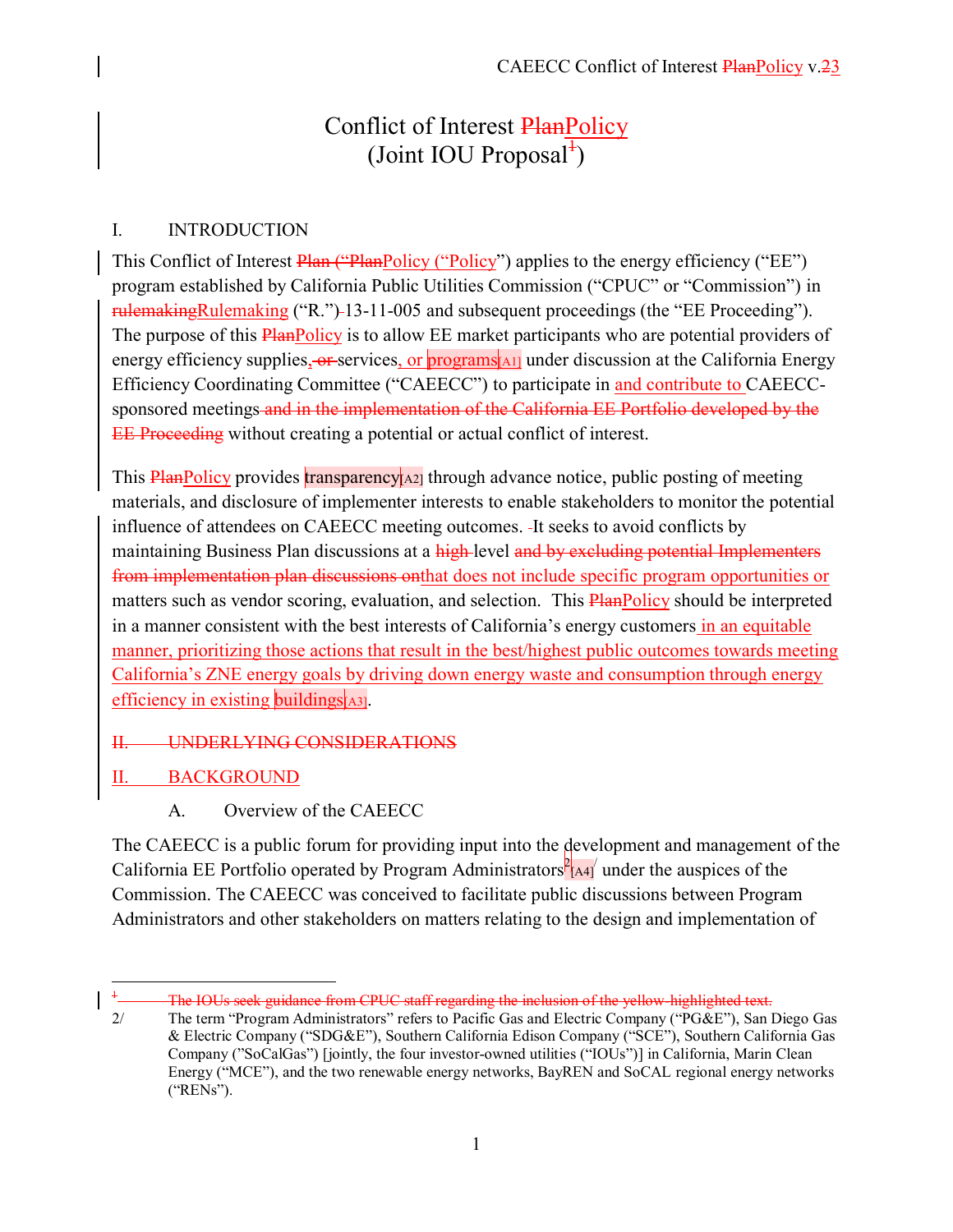programs and activities that comprise the California EE portfolio.<sup>3/</sup> CAEECC subcommittees address market scoping and strategies for meeting the energy savings needs of individual sectors. Subcommittee meetings are open to Market Actors as well as Implementers, representatives of local governments, and otherall members of the public. CAEECC strives to allow will hold its meetings in a manner that minimizes the possibility for a conflict of interest and that allows Market Actors, including Implementers, to engage in CAEECC discussions to the fullest extent possible, short A5] of creating conditions that foster the inappropriate influence situations that the CPUC seeks to avoid.

The term "Market Actor" refers to an entity, or a parent, affiliate or subsidiary of such entity, that may provide or offer to provide for compensation equipment, devices, plans, knowledge, services or a combination of the foregoing, to produce energy savings underpursuant to one or more of the EE Proceedings, including, but not limited to, the Rolling Portfolios authorized in D.15-10-026. Market Actors include Implementers.

An "Implementer" is an entity, or a parent, affiliate or subsidiary of such entity that (1) engages or may engage in the program design, implementation, marketing, and/or evaluation of an EE program conducted by a Program Administrator supervised by the CPUC, which (2) either has not waived eligibility to receive funds from the provision of any product or service related to the CAEECC's function, or plans to seek EE funds subject to the administration ofwhich (2) may seek EE funds administered by a Program Administrator, and (3) is not a Program Administrator. An Implementer may financially benefit from choices made in the CAEECC and subsequent processes influenced by the CAEECC process. The term "Implementer" includes potential Implementers[A6].

### B. Identifying the Potential for a Conflict of Interest

 $\overline{a}$ 

Market Actors may participate in multiple functions of the CAEECC. For example, a Market Actor could provide input into a Business Plan and then become a Program Implementer who delivers a program in the Business Plan. A potential or actual conflict of interest arises if a Market Actor gains an unfair advantage by unduly or improperly influencing the design of a Business Plan or selection of an implementation plan to its own commercial advantage, and then delivers a program or services related to a program to carry out the plan, that is not in the public's best interest..

<sup>3/</sup> CAEECC Members include the four IOUs, two RENs, a community choice aggregator, MCE, a representative of California Advanced Lighting Controls (Doug Avery), the California Energy Commission ("CEC"), City and County of San Francisco, Dept., of the Environment, a Local Government Program managed by PG&E, Sheet Metal Workers Union Local 104, the International Brotherhood of Electrical Workers Union, California ("IBEW"),the California Energy Efficiency Industry Council ("CEEIC"), consultants and implementers, LINKAS, an implementer, LG-NVC, a consultancy. CalCERT, CSE, the current Marketing, Education and Outreach ("ME&O") administrator, the County of Santa Barbara, a representative of San Joaquin Valley, the Greenlining Institute, and the CPUC's Office of Ratepayer Advocates.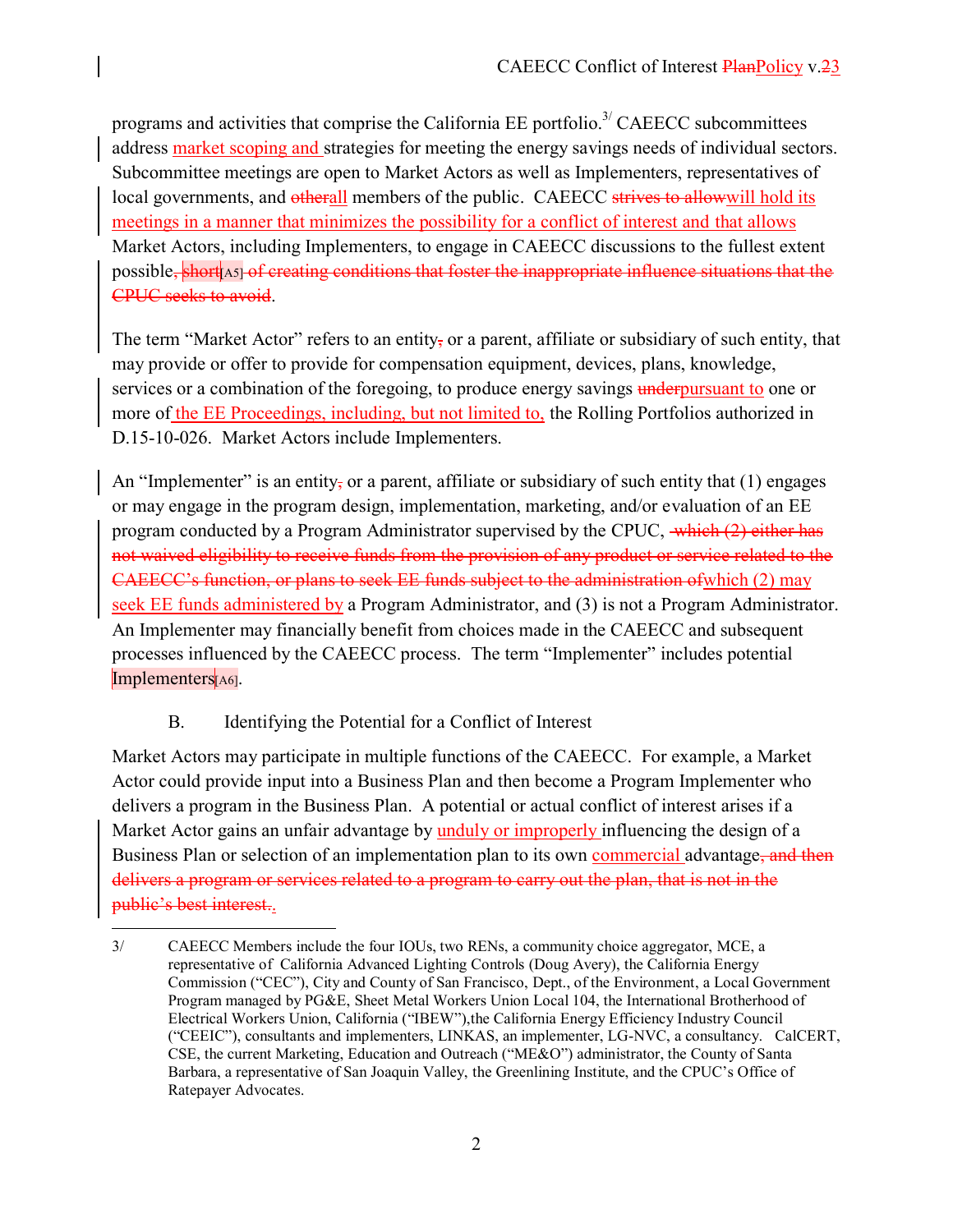This PlanPolicy seeks to minimize the risk that the participation of Market Actors in CAEECCsponsored meetings could lead to conflicts of interest that arise, for example, because of the possibility. This Policy, as set forth in more detail below, ensures, among other things, that (1) theCAEECC meetings do not provide confidential or other information that would allow certain Market Actors unique competitive advantages in future solicitations; (2) discussions do not create unreasonable bias in favor of a Market Actor's services, service offering, or products; nor limit Business Plan items to the prioiritization ofexisting or past program inclusions that may preclude innovative alternatives from future consideration and (3) EE program bid solicitations for qualifications, call for proposals and/or bid evaluation[A7] criteria are discussed and adopted outside of the CAEECC proceedings. In addition to the adoption of this Policy, (1) the CAEECC charter will be updated to reflect the adoption of this Policy; and (2) a non-CAEECC forum will be established that unduly favor certain Market Actor(s) over others that could provide equal or better energy benefits. is limited to non-financially interested participants to discuss specific Requests for Qualifications (RFQ), Requests for Proposals (RFP), Bids, criteria, evaluation and other such matters.

## C. Preferred Approach Toward a Solution

Our shared strategy for preventing conflicts of interest should continue continues to encourage maximum stakeholder participation [A8]in Business Plan development processes and input from Market Actors concerning products, market sectors, need, delivery systems, etc. to best-inform the selectiondevelopment of implementation plans. Additionally, more outreach for more direct participation by varied stakeholders, especially by ALL public sector customers, as well as residential and commercial customers at all scales, public and private, would be ideal

While CAEECC meetings are public forums, they should be moderated in a way that minimizes the potential for Market Actors in attendance to gain any unfair advantage when competing to perform workby ensuring no potential bids solicitations will be discussed at CAEECC-sponsored meetings and discourages any participant from influencing Program Administrators' exercise of discretion to select Implementers.. This is consistent with the CPUC's conflict of interest standards for utility participation as a **bidder** respondent in utility energy procurement solicitations. or energy efficiency peer review group activities. When procuring supply side resources, (including energy efficiency), the utility, with input from entities that do not have a financial interest in the procurement, establishes the performance or evaluation criteria for the resource being procured. If the utility infrastructure side submits a proposal into the solicitation, infrastructure personnel cannot participate in the adoption of selection criteria or process, such as scoring, ranking, deliberations, and selection.<sup>4/</sup> The same would be the case here. Anything pertaining to specific RFQ's, RFPs, criteria, or weighting of such criteria will not be discussed

 $\overline{a}$ 4/ See, CPUC Decision 07-12-052, pp.201-208.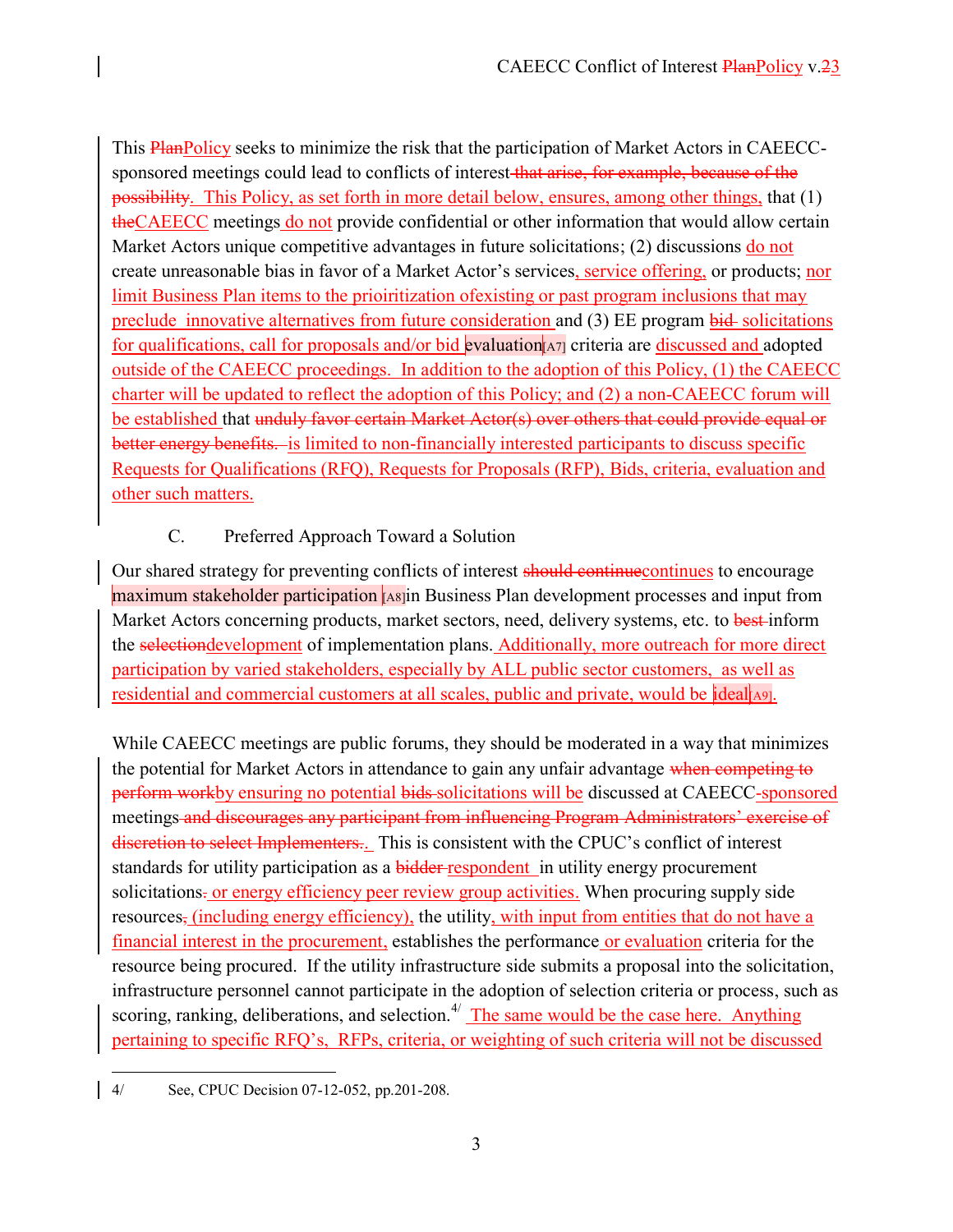### at a CAEECC-sponsored meeting.

An open and transparent CAEECC meeting process should will be adopted to allow Market Actors to contribute ideas for the development of Business Plans and implementation plan concepts while making sure that they do not unduly influence the as there will be no discussion of potential design for plans on which they intend to bid $\vert$ A10]. -However, if an Implementer has influenced program design through its CAEECC activities such that the existence of bias in favordoes violate the Conflict of selecting that Implementer is more likely than notInterest Policy, CAEECC will refer the issue to the CPUC Energy Division for appropriate resolution[A11].

### III. CONFLICT OF INTEREST PLANPOLICY

- A. The CAEECC should adopt a Conflict of Interest Policy which includes the following **provisions at a minimum:**rules shall apply to all CAEECC-sponsored meetings:
	- 1. Each participant in the CAEECC agrees to avoid conduct intended to influence the design or implementation of energy efficiency Business Plans and the selection of implementation plans in a manner that confers an advantage that could directly lead to participant's financial gain at the expense of the public good. Participant in the CAEECC agrees to review and abide by the CAEECC Conflict of Interest Policy. "Participant" includes the entity represented by each person attending a CAEECC meeting, in person, virtually, or **telephonically** [A12].
	- 2. Each CAEECC member, [A13]other than a Program Administrator, must disclose whether it or a parent, affiliate, or subsidiary of such member, is currently an Implementer or is planning to become an Implementer.
	- 3. Persons advocating goods or services will self-identify and provide a full disclosure that they are, or plan to be, providers of the goods or services that are potentially marketable to EE programs[A14].
- B. Conflicts of interest will be discouraged through minimized by establishing open meetings and transparent communications.
	- 1. Allow full public participation in meetings by providing reasonable notice and accessibility. Notify parties on the R.13-11-005 service list and post on the internet.
	- 2. The chair/facilitator of each committee, sector sub-committee, and working group will prepare and post an agenda that identifies each meeting as either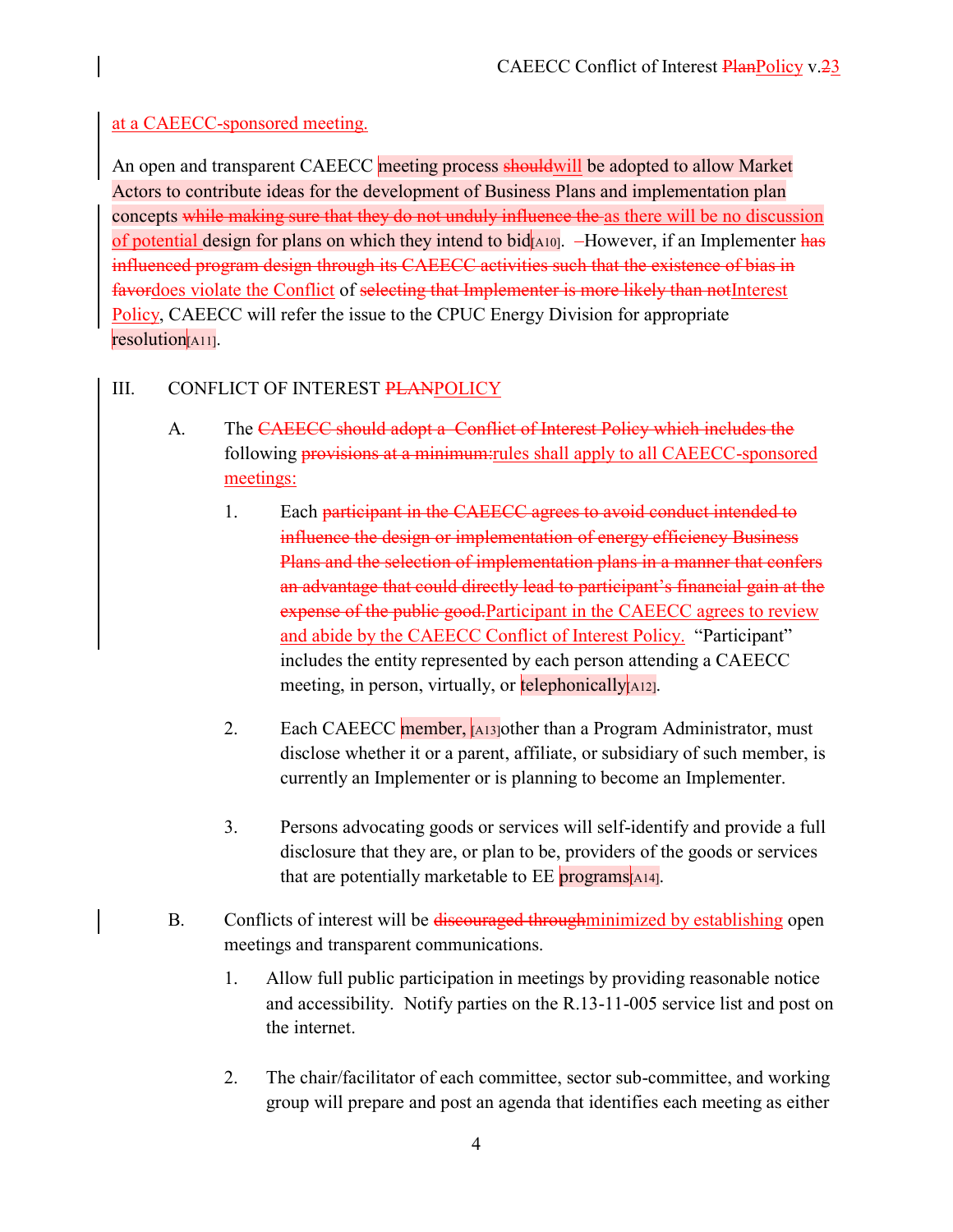a Business Plan or implementation plan meeting after conferring with at least one of the CAEECC co-chairs.

3. Document attendance and monitor participation in program design throughA designated CAEECC representative will take detailed meeting minutes, whichthat provide details about each topic discussed, identifies each speaker, and monitors compliance with the Conflict of Interest Policy. This CAEECC representative shall asterisk/flag items that may represent a conflict of interst in the minutes. The meeting minutes shall be posted on  $\frac{a_n}{b_n}$ appropriateCAEECC's internet site. , www.caeecc.org, or any successor site, along with any Disclosure lists

identifying names of individuals with orgs and intentions, as suggested above.

- a. ParticipantsAll participants by phone or webinar must identify themselves by name and company affiliation, if any, before speaking, as well as those in the room, so that callers also know who is speaking at any one time.
- b. Subcommittee and working group meeting notes should attribute action proposals to specific participants.
- b. Meeting minutes should include a brief description of the content of each speaker's comments.
- 4. Allow participants to raise any perceived conflicts of interest to Program Administrator staffCAEECC co-chairs, the meeting facilitator, or Energy Division Staff, either at the CAEECC meeting or within  $[15]$  days thereof $[$ A15].
- C. CAEECC meetings will be limited to high-level issues to minimizenonproprietary issues and topics that do not detail specific RFPs, criteria, evaluation, and other such matters to avoid potential influence by Market Actors.
	- 1. Business Plans should not contain information that is so specific that it could advantage Market Actors who contribute to their development. Examples of information that should not be included are listed in the "Business Plan Guidance Document" dated May 2, 2016, prepared by Commission Staff.